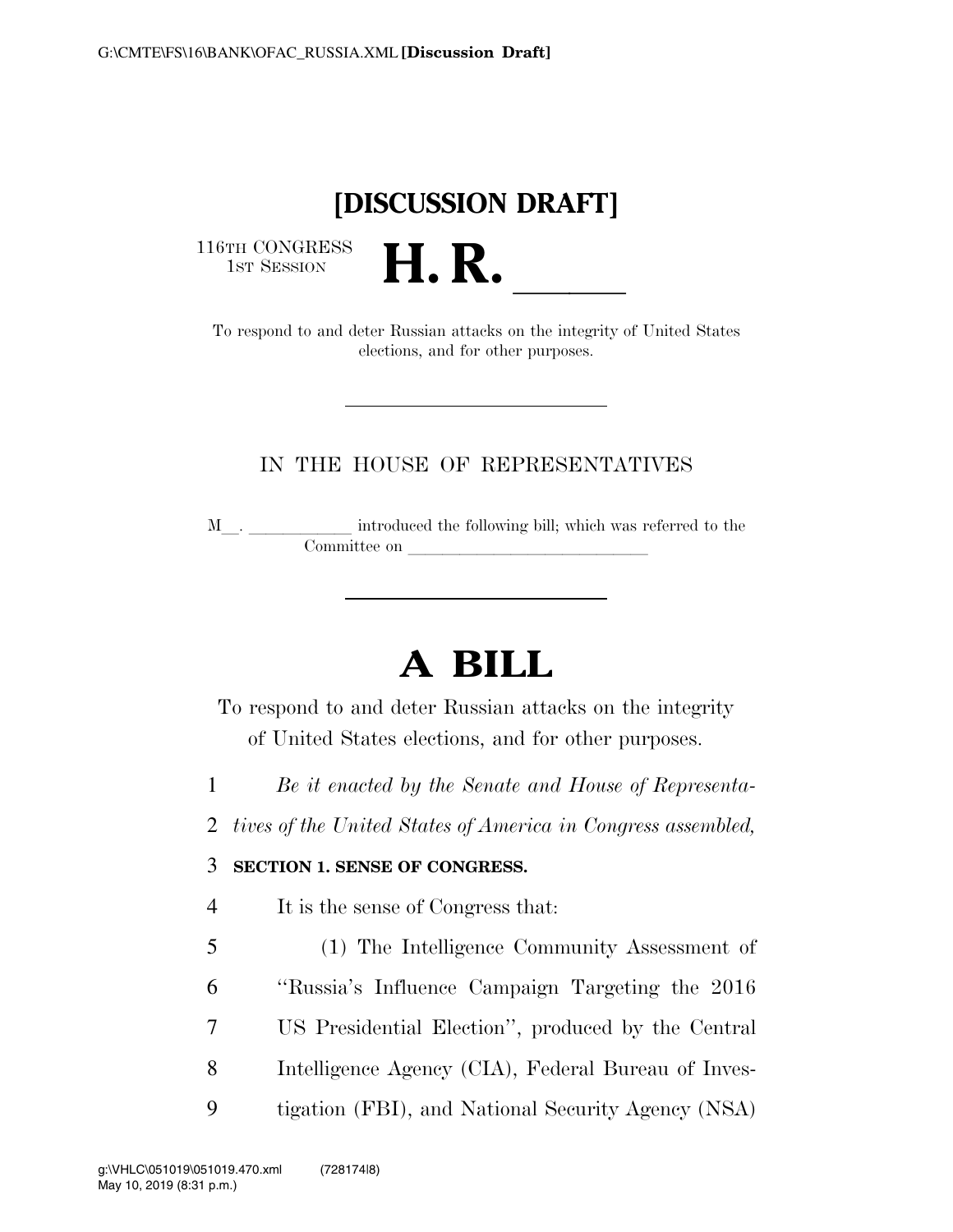| $\mathbf{1}$   | and published by the Office of the Director of Na-     |
|----------------|--------------------------------------------------------|
| $\overline{2}$ | tional Intelligence on January 6, 2017, found that—    |
| 3              | (A) Russian President Vladimir Putin or-               |
| $\overline{4}$ | dered an influence campaign in 2016 aimed at           |
| 5              | the United States Presidential election;               |
| 6              | (B) Russian efforts to influence the 2016              |
| 7              | United States Presidential election represent          |
| 8              | the most recent expression of Moscow's long-           |
| 9              | standing desire<br>to undermine the<br>United          |
| 10             | States-led liberal democratic order, but these         |
| 11             | activities demonstrated a significant escalation       |
| 12             | in directness, level of activity, and scope of ef-     |
| 13             | fort compared to previous operations; and              |
| 14             | (C) Moscow will apply lessons learned from             |
| 15             | its Putin-ordered campaign aimed at the United         |
| 16             | States Presidential election to future influence       |
| 17             | efforts worldwide, including against United            |
| 18             | States allies and their election processes.            |
| 19             | (2) In July 2018, FBI Director Chris Wray              |
| 20             | publicly stated, "My view has not changed, which is    |
| 21             | that Russia attempted to interfere with the last elec- |
| 22             | tion and that it continues to engage in malign influ-  |
| 23             | ence operations to this day". Director Wray also       |
| 24             | stated that Russia's malign influence operations rep-  |
| 25             | resent "a threat that we need to take extremely seri-  |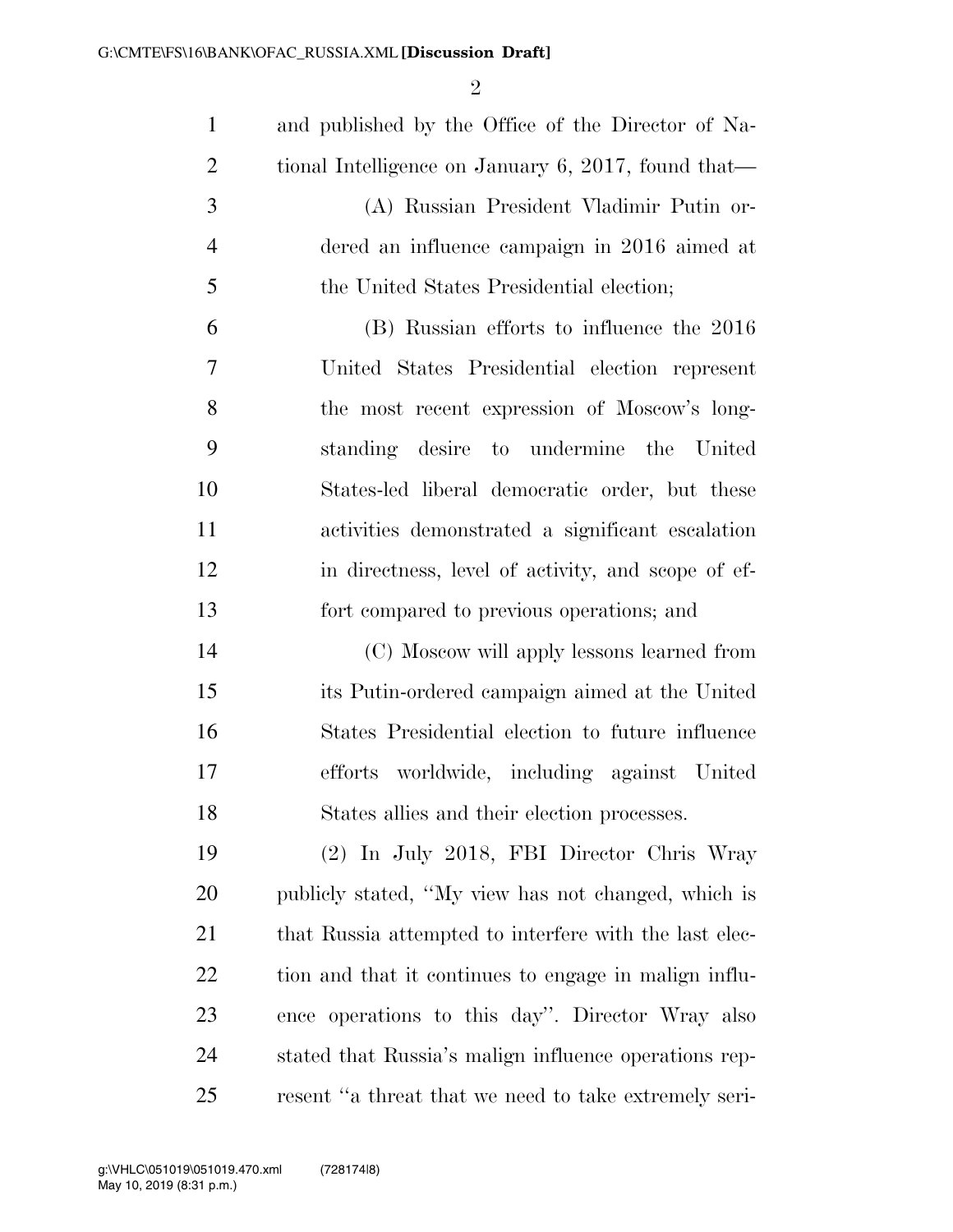ously and respond to with fierce determination and focus''.

 (3) In August 2018, Director of National Intel- ligence Dan Coates publicly stated that ''We con- tinue to see a pervasive messaging campaign by Rus- sia to try to weaken and divide the United States''. In December 2018, Coates submitted the report of the Intelligence Community on foreign interference in the 2018 midterm elections, which found that Russia continued to conduct influence activities and messaging campaigns targeted at the United States to promote its strategic interests.

 (4) The Mueller report concluded that, ''The Russian government interfered in the 2016 presi- dential election in a sweeping and systemic fashion''. **SEC. 2. MANDATED SANCTIONS IN RESPONSE TO RUSSIA'S INTERFERENCE IN 2016 AND 2018 UNITED STATES ELECTIONS.** 

 (a) PROHIBITION ON TRANSACTIONS RELATING TO NEW SOVEREIGN DEBT OF THE RUSSIAN FEDERA-TION.—

22 (1) IN GENERAL.—Not later than 60 days after 23 the date of the enactment of this Act, the Secretary of the Treasury shall prescribe regulations prohib-iting United States persons from engaging in trans-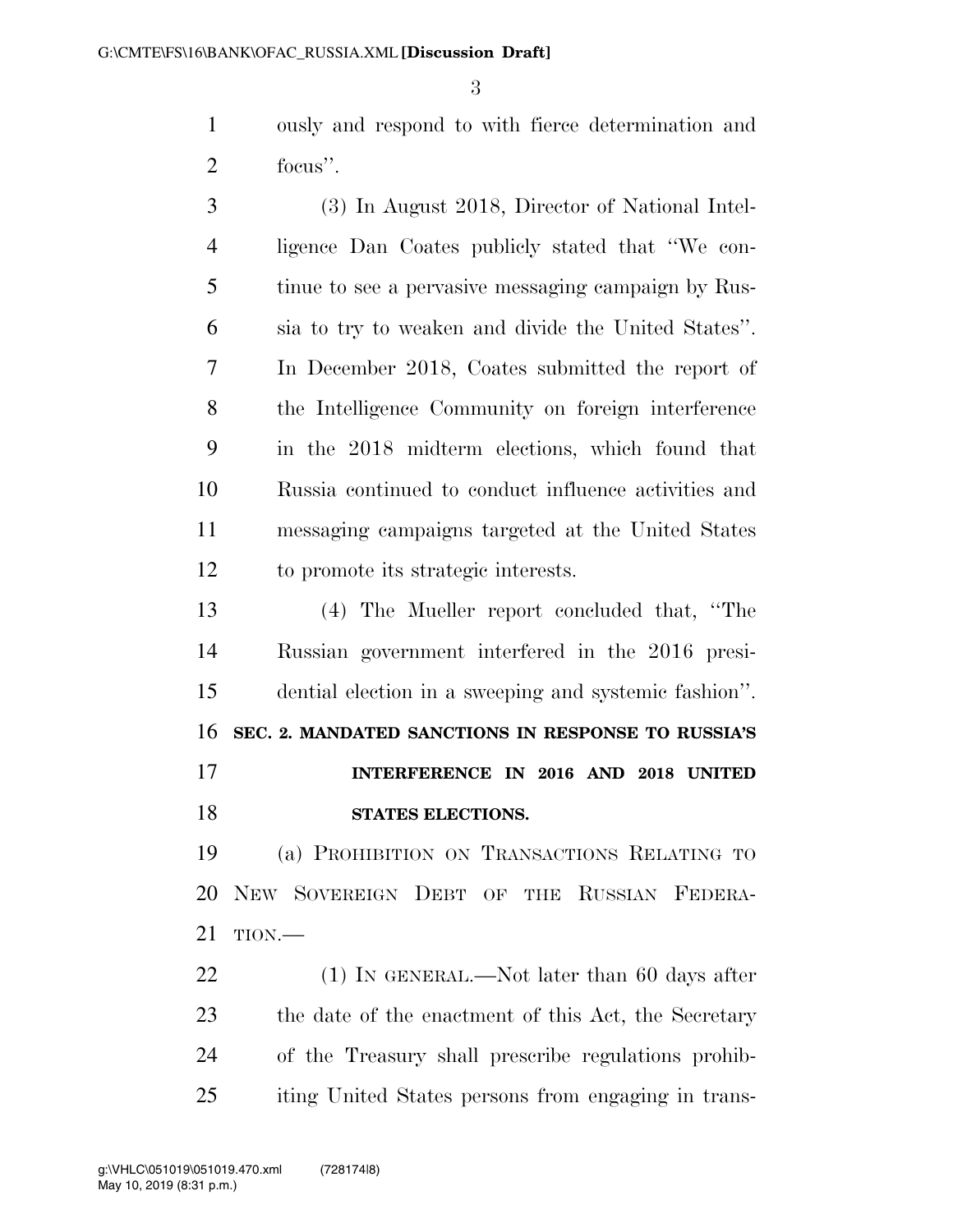| $\mathbf{1}$   | actions with, providing financing for, or otherwise   |
|----------------|-------------------------------------------------------|
| $\overline{2}$ | dealing in, Russian sovereign debt issued on or after |
| 3              | the date that is 90 days after such date of enact-    |
| $\overline{4}$ | ment.                                                 |
| 5              | (2) RUSSIAN SOVEREIGN DEBT DEFINED.—In                |
| 6              | this section, the term "Russian sovereign debt"       |
| $\overline{7}$ | $means$ —                                             |
| 8              | (A) bonds issued by the Central Bank, the             |
| 9              | National Wealth Fund, or the Federal Treasury         |
| 10             | of the Russian Federation, or agents or affili-       |
| 11             | ates of any of those entities, with a maturity of     |
| 12             | more than 14 days;                                    |
| 13             | (B) foreign exchange swap agreements                  |
| 14             | with the Central Bank, the National Wealth            |
| 15             | Fund, or the Federal Treasury of the Russian          |
| 16             | Federation with a duration of more than 14            |
| 17             | days; and                                             |
| 18             | (C) any other financial instrument, the du-           |
| 19             | ration or maturity of which is more than 14           |
| 20             | days, that—                                           |
| 21             | (i) was issued by a Russian financial                 |
| 22             | institution on behalf of the Government of            |
| 23             | the Russian Federation; or                            |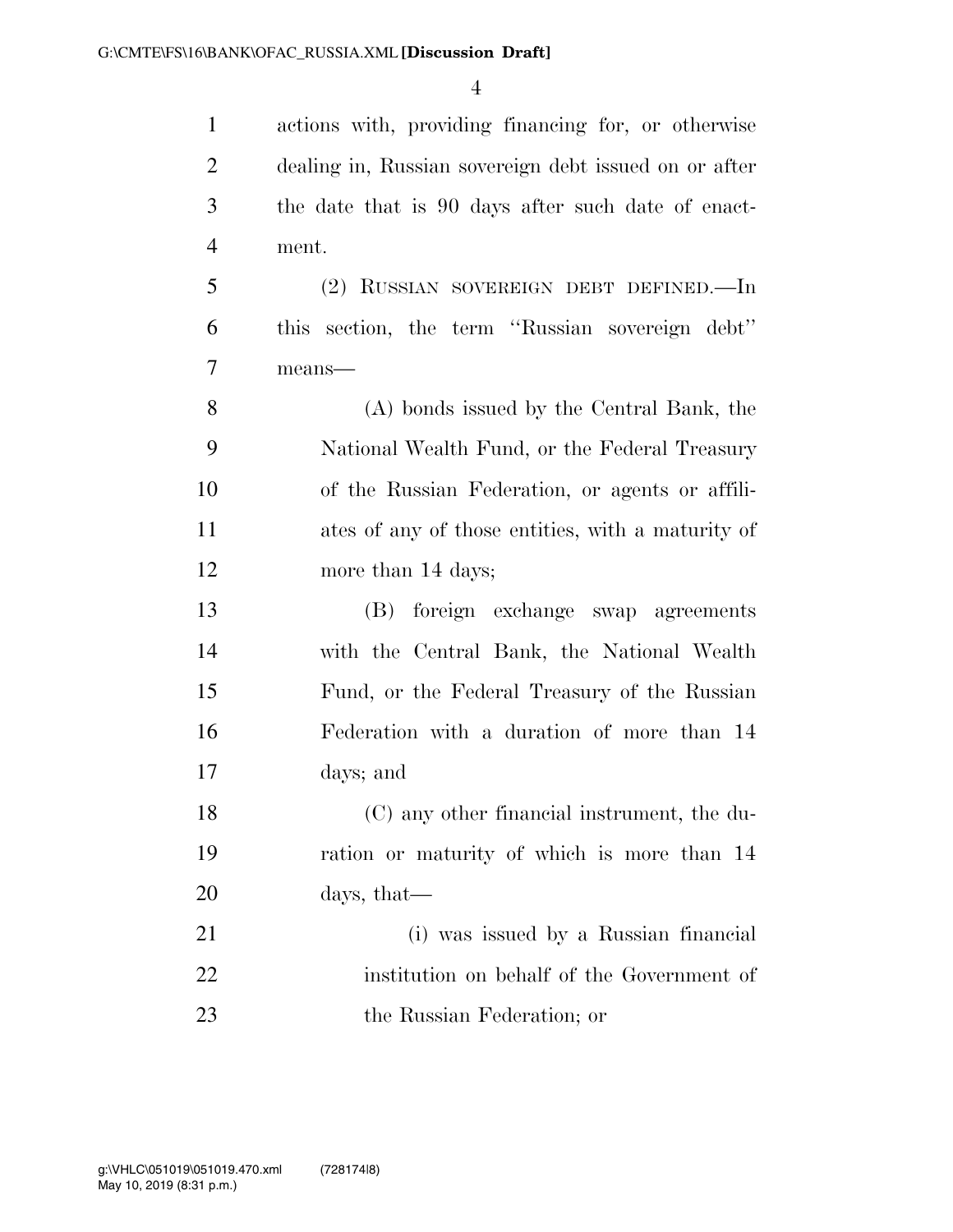(ii) the President determines other- wise represents the sovereign debt of the Government of the Russian Federation.

 (b) SANCTIONS ON RUSSIAN FINANCIAL INSTITU- TIONS.—On and after the date that is 90 days after the date of the enactment of this Act, the Secretary of the Treasury shall include on the Specially Designated Na- tionals And Blocked Persons list (hereinafter in this Act referred to as the ''SDN List'') any Russian financial in- stitution that the President determines has provided fi- nancial or other support for interference by the Govern- ment of the Russian Federation in the 2016 or 2018 elec-tions held in the United States.

 (c) SANCTIONS ON RUSSIAN PERSONS.—On and after the date that is 90 days after the date of the enact- ment of this Act, the Secretary of the Treasury shall in- clude on the SDN List any Russian person that the Presi- dent determines has provided financial or other support for interference by the Government of the Russian Federa- tion in the 2016 or 2018 elections held in the United States.

22 (d) MANDATORY DISCLOSURE.—Not later than 90 days after the date of the enactment of this Act, the Sec- retary of the Treasury shall prescribe regulations requir-ing any United States person to disclose any equity inter-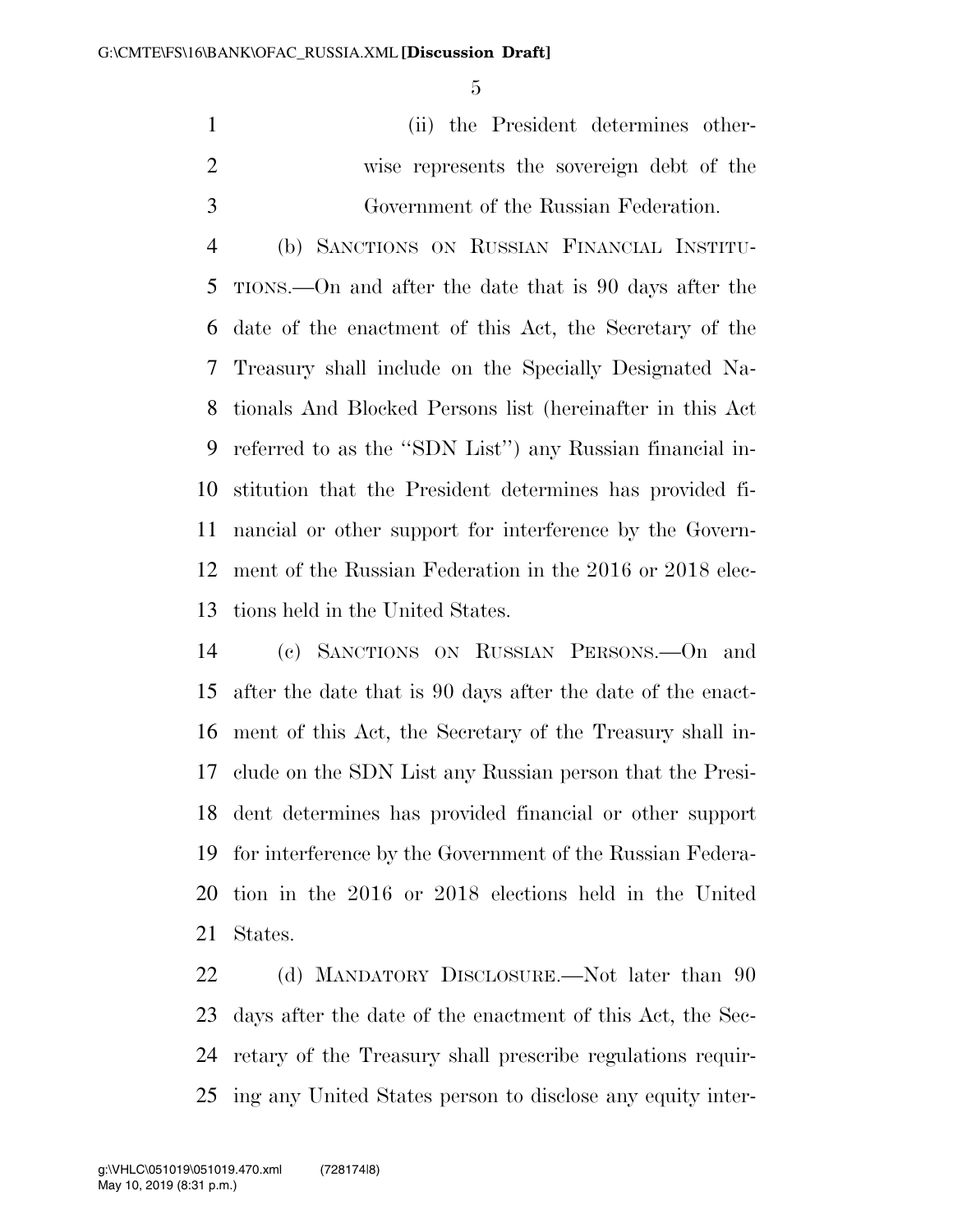est such person holds, on or after the date of the enact-

ment of this Act, in—

- (1) Vnesheconombank (VEB);
- (2) Sberbank;
- (3) VTB Bank;

(4) Gazprombank;

(5) Rosselkhozbank; or

(6) Promsyvabank.

 (e) SANCTIONS ON RUSSIA SUPPORTED ENERGY IN-VESTMENTS.—

 (1) IN GENERAL.—Not later than 90 days after the date of the enactment of this Act, the Secretary of the Treasury shall include on the SDN List any energy project—

 (A) that is not located within the Russian Federation; and

 (B) in which a person owned by the Rus- sian Federation or a parasatal of the Russian Federation invests not less than \$5,000,000 after the date that is 90 days after the date of 21 the enactment of this Act.

 (2) RULES.—Not later than 90 days after the date of the enactment of this Act, the Secretary of the Treasury shall issue rules that exempt from any sanctions imposed pursuant to paragraph (1) any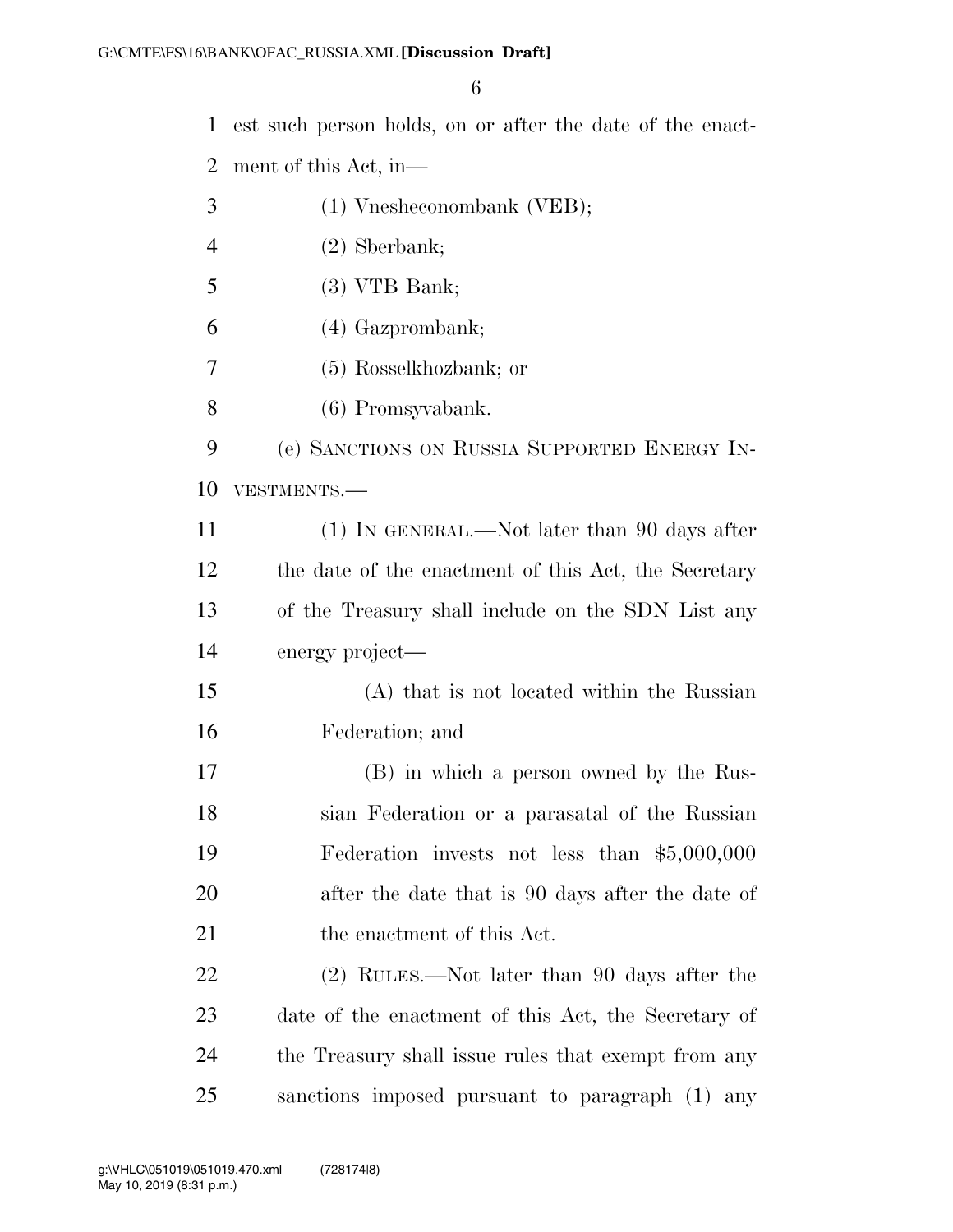energy project, complete or incomplete, in which the Russian Federation is an investor on the date of the enactment of this Act.

### **SEC. 3. DETERRING RUSSIAN FROM ATTACKING UNITED STATES ELECTIONS.**

 (a) DETERMINATION OF FOREIGN INTERFERENCE IN UNITED STATES ELECTIONS.—Not later than 60 days after a United States election, the Director of National Intelligence, in consultation with the Director of the Fed- eral Bureau of Investigation, the Director of the National Security Agency, the Director of the Central Intelligence Agency, the Secretary of State, the Secretary of the Treas- ury, the Attorney General, and the Secretary of Homeland Security, shall—

 (1) determine with a high level of confidence whether or not the government of the Russian Fed- eration, or any foreign person acting as an agent of or on behalf of that government, knowingly engaged in interference in the election; and

 (2) submit to the appropriate congressional committees and leadership a report on that deter- mination, if the Director determines that such inter-ference did occur.

 (b) SANCTIONS IF THE RUSSIAN FEDERATION INTERFERES IN A FUTURE UNITED STATES ELECTION.—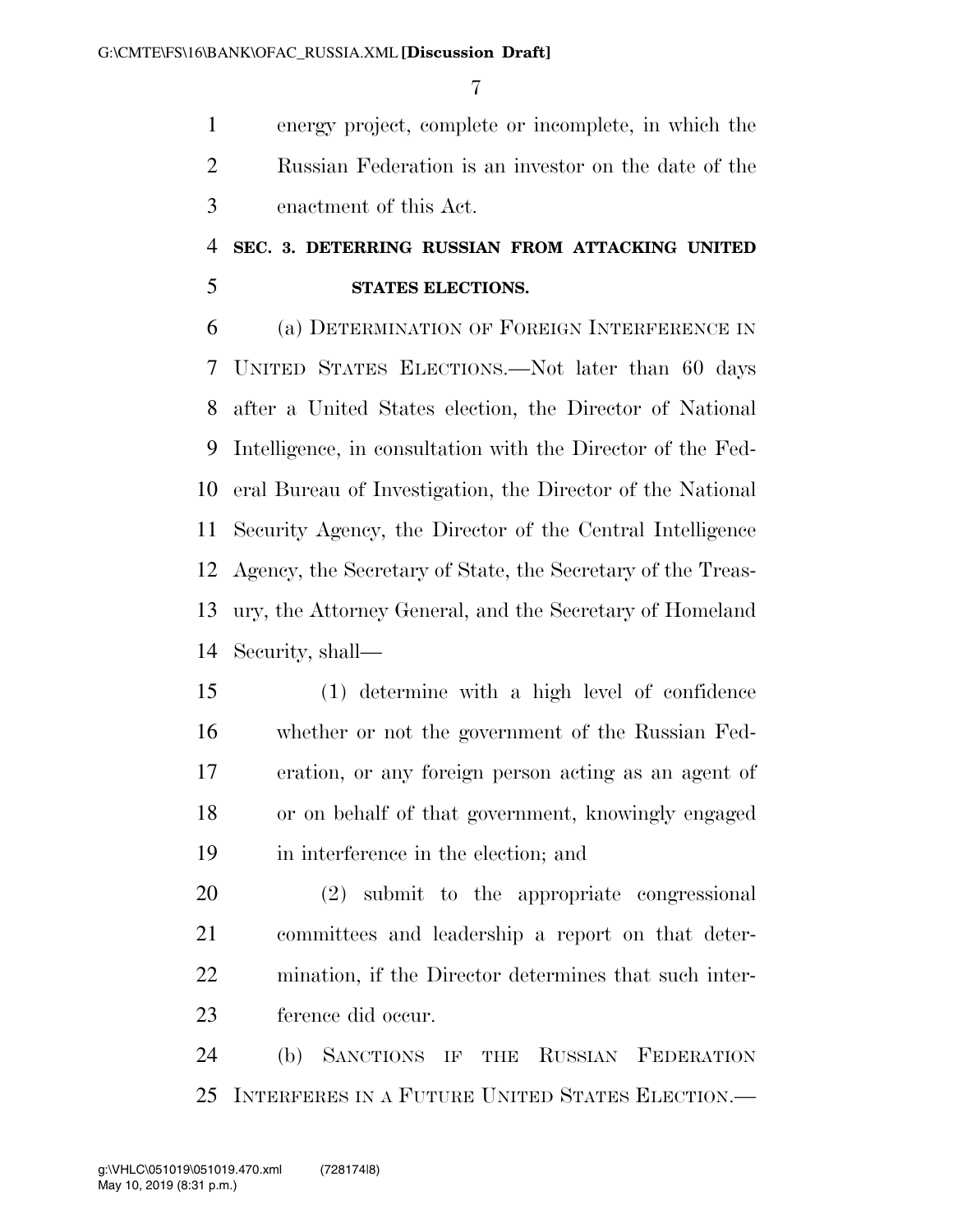| $\mathbf{1}$   | (1) PROHIBITION ON NEW INVESTMENT IN THE               |
|----------------|--------------------------------------------------------|
| $\overline{2}$ | RUSSIAN ENERGY SECTOR.—Within 90 days of a de-         |
| 3              | termination of election interference by the govern-    |
| $\overline{4}$ | ment of the Russian Federation pursuant to sub-        |
| 5              | section (a), the Secretary of the Treasury shall issue |
| 6              | regulations that—                                      |
| 7              | (A) prohibit any new investment by United              |
| 8              | States person in-                                      |
| 9              | (i) the energy sector of the Russian                   |
| 10             | Federation; and                                        |
| 11             | (ii) any energy companies owned by                     |
| 12             | the Russian Federation;                                |
| 13             | (B) impose sanctions on any foreign per-               |
| 14             | son that makes any new investment in—                  |
| 15             | (i) the energy sector of the Russian                   |
| 16             | Federation; and                                        |
| 17             | (ii) any energy companies owned by                     |
| 18             | the Russian Federation; and                            |
| 19             | (C) allow for the routine maintenance of               |
| 20             | existing energy projects in the Russian Federa-        |
| 21             | tion.                                                  |
| 22             | (2) SANCTIONS ON FINANCIAL INSTITUTIONS                |
| 23             | AND INVESTMENT FUNDS.-                                 |
| 24             | (A) IN GENERAL.—Within 90 days of de-                  |
| 25             | termination of election interference, by the gov-      |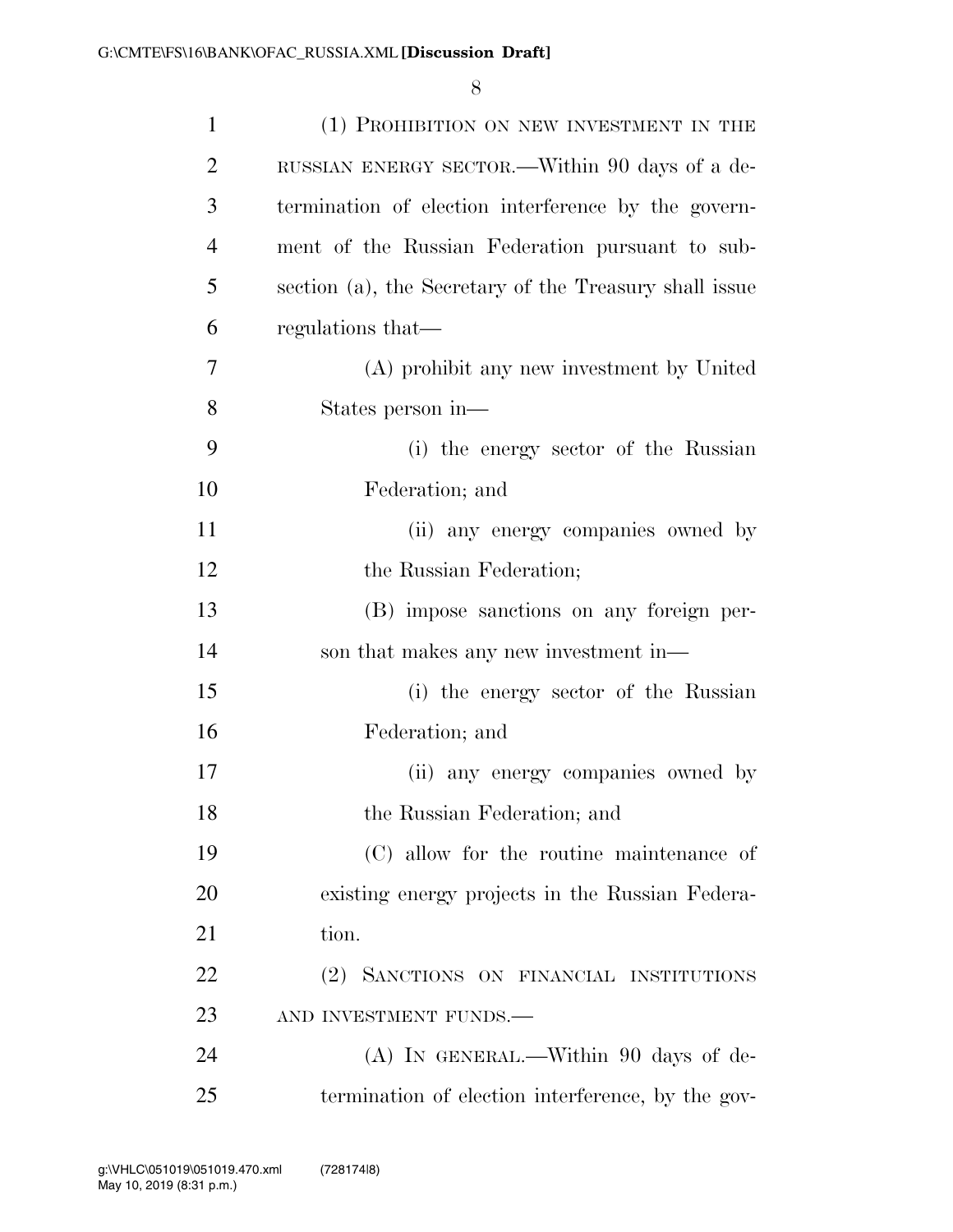| $\mathbf{1}$   | ernment of the Russian Federation pursuant to          |
|----------------|--------------------------------------------------------|
| $\overline{2}$ | subsection (a), the Secretary of the Treasury          |
| 3              | shall impose sanctions on one or more financial        |
| $\overline{4}$ | institutions and investment funds owned by the         |
| 5              | Russian Federation that were not subject to            |
| 6              | sanctions imposed by the United States prior to        |
| 7              | the date of such determination of election inter-      |
| 8              | ference.                                               |
| 9              | (B) SELECTION.—In determining which fi-                |
| 10             | nancial institution or investment fund to impose       |
| 11             | sanctions upon pursuant to subparagraph $(A)$ ,        |
| 12             | one of the following shall be selected:                |
| 13             | The Russia Direct Investment<br>(i)                    |
| 14             | Fund.                                                  |
| 15             | (ii) Vnesheconombank (VEB).                            |
| 16             | (iii) Sberbank.                                        |
| 17             | (iv) VTB Bank.                                         |
| 18             | (v) Gazprombank.                                       |
| 19             | (vi) Rosselkhozbank.                                   |
| 20             | (vii) Promsyvabank.                                    |
| 21             | (3) SANCTIONS ON DEFENSE FIRMS OWNED BY                |
| 22             | THE RUSSIAN FEDERATION.—Within 90 days of a            |
| 23             | determination of election interference, by the govern- |
| 24             | ment of the Russian Federation pursuant to sub-        |
| 25             | section (a), the Secretary of the Treasury shall the   |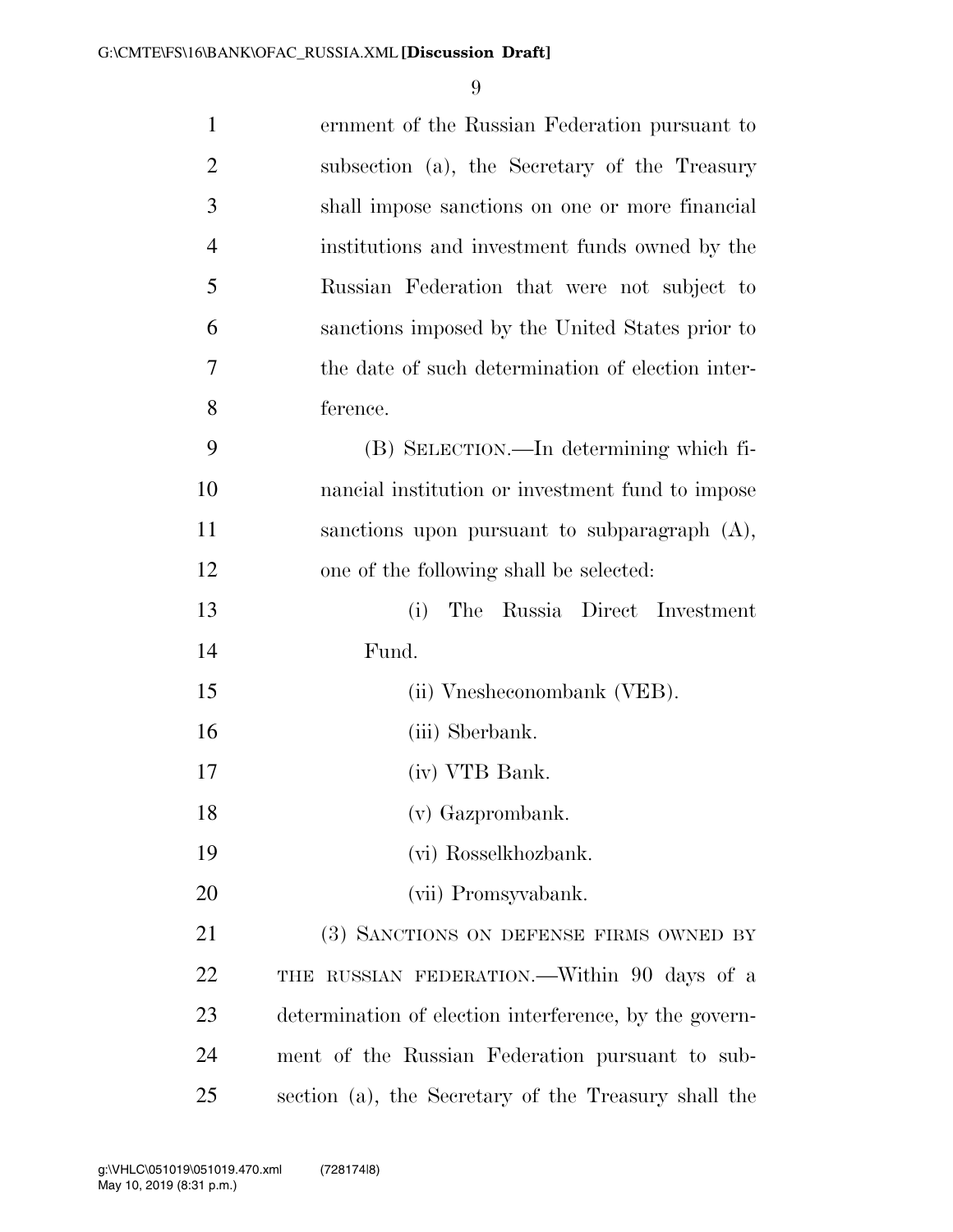Secretary of the Treasury shall include on the SDN List any defense firm owned by the Russian Federa-tion, including Rostec.

#### **SEC. 4. STRENGTHENING THE COUNTERING AMERICA'S AD-**

### **VERSARIES THROUGH SANCTIONS ACT.**

(a) PUBLICATION OF NAMES.—

 (1) IN GENERAL.—Not later than 90 days after the enactment of this Act, the Secretary of the Treasury shall publish the names of any entities in- cluded in the classified report the Secretary of the Treasury submitted to Congress pursuant to section 241 of the Countering America's Adversaries Through Sanctions Act (Public Law 115-44; 131 Stat. 922).

 (2) EXCEPTION.—The Secretary of the Treas- ury may choose to not to disclose a name as re- quired by paragraph (1) if the Director of National Intelligence provides a certification to Congress that—

 (A) it is in the vital national security inter- est of the United States not to disclose such name; and

 (B) disclosure of such name would cause irreparable harm to United States intelligence efforts.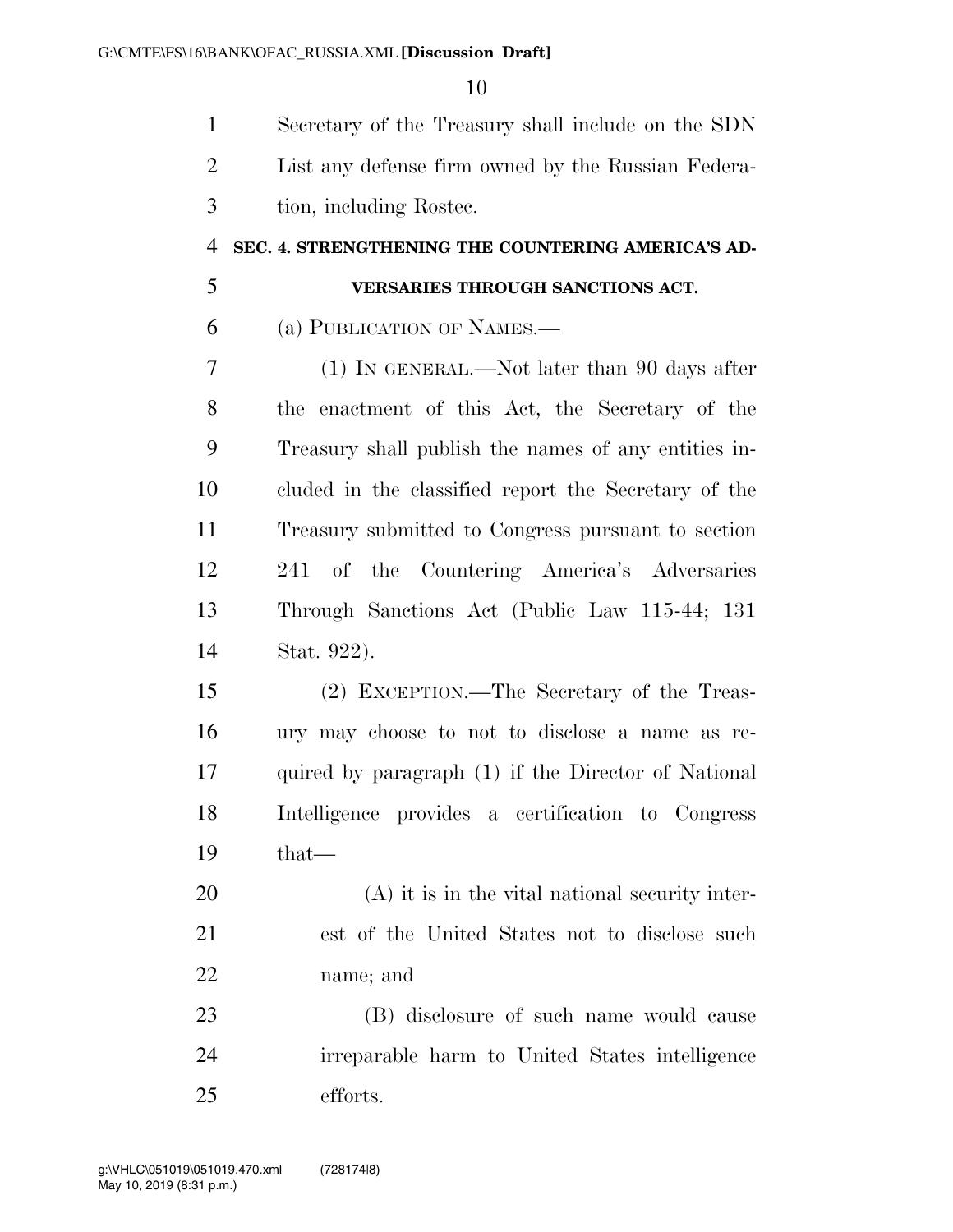(b) UPDATE.—Not later than 180 days after the date of the enactment of this Act, and once during each year thereafter, the Department of the Treasury shall provide to Congress an updated version of the report the Secretary of the Treasury submitted to Congress pursuant to section 241 of the Countering America's Adversaries Through Sanctions Act (Public Law 115-44; 131 Stat. 922).

(c) REMOVAL.—

 (1) IN GENERAL.— Any a company or entity that has been designated on the basis of being owned or controlled by a person on the Specially Designated Nationals And Blocked Persons list (hereinafter referred to as the ''SDN List'') under the U.S. sanctions programs directed against Russia (pursuant to Executive Order 13660, Executive Order 13661, Executive Order 13662, the Coun- tering America's Adversaries Through Sanctions Act (Public Law 115-44), or a Russian person sanc- tioned under Executive Order 13757, Executive Order 13694, or Executive Order 13848), and the person who owns or controls the company or entity remains on the SDN List, may not be removed from the SDN List unless the sanctioned person and im- mediate family members of the person (including a spouse, ex-spouse, child, parent, sibling, or in-law of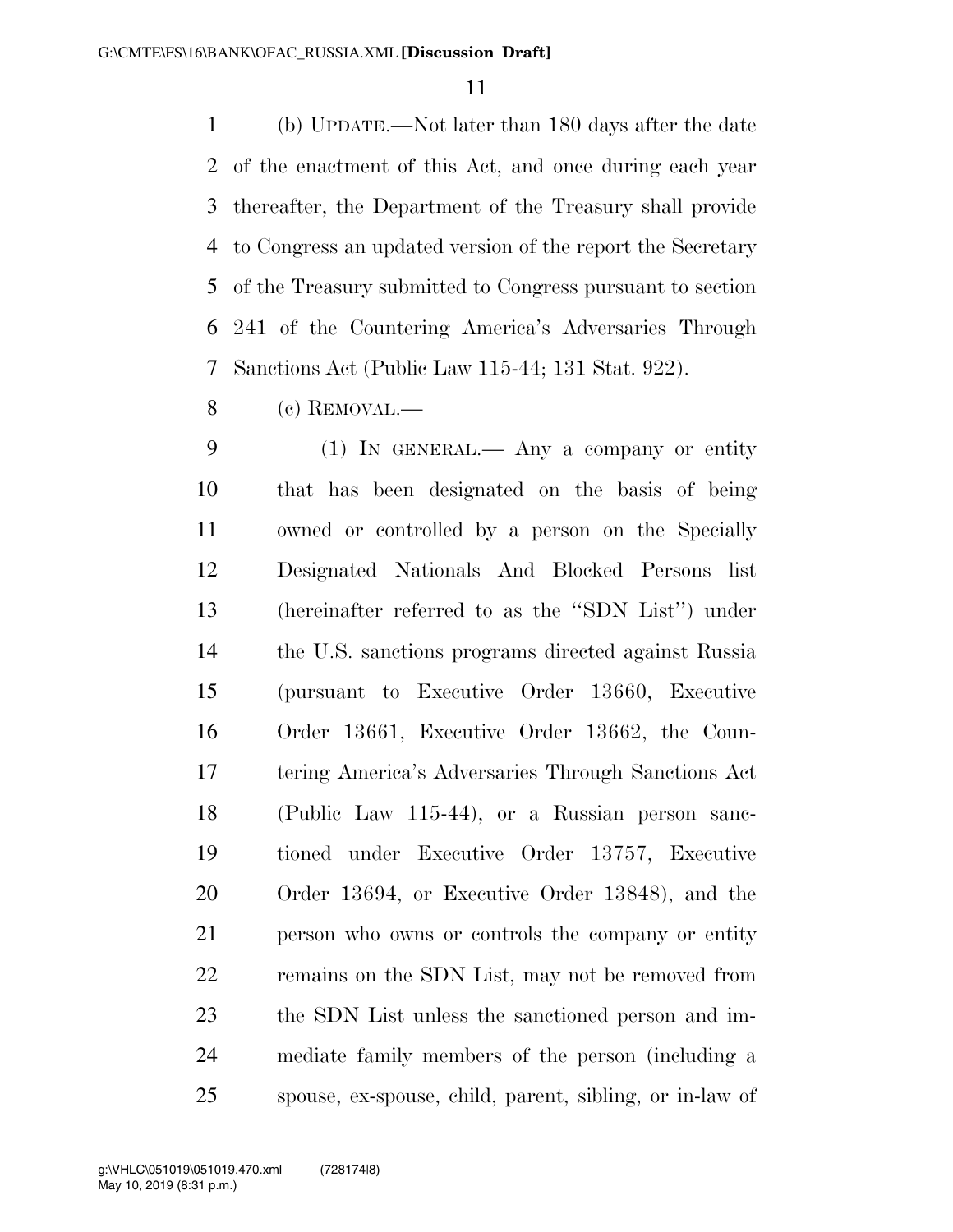the person), in aggregate, own less than 25 percent of the shareholdings of the company or entity.

 (2) WAIVER.—The Secretary of Treasury may waive the requirements of paragraph (1) for an indi- vidual company or entity if the President certifies to Congress that doing so is in the vital national secu-rity interests of the United States.

# **SEC. 5. REQUIREMENT FOR THE DEPARTMENT OF THE TREASURY TO PUBLISH A PUBLIC FINCEN ADVISORY.**

 To better assist United States and foreign financial institutions in detecting and disrupting abuse of their in- stitutions by illicit Russian actors, the Director of the Fi- nancial Crimes Enforcement Network shall, not later than 90 days after the date of the enactment of this Act, issue a public advisory to alert financial institutions of con- tinuing widespread public corruption in the Russian Fed- eration, provide financial red flags associated with the il- licit flow of Russian funds, and alert financial institutions to methods utilized by senior Russian political figures (and their associates, family members, and front persons) to move and hide corruption proceeds.